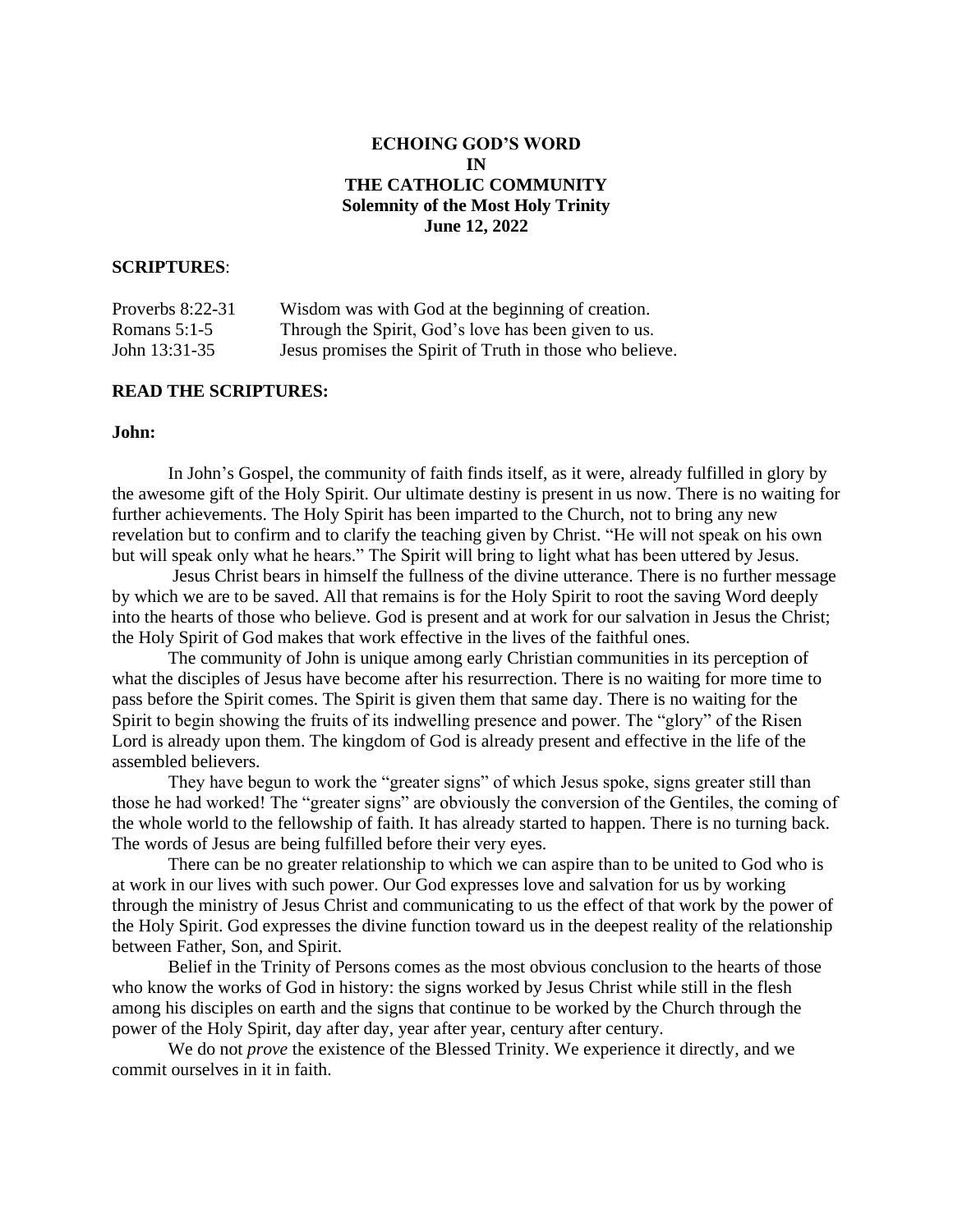### **Proverbs:**

After 333 B.C.E., Judaism was constantly challenged by the Hellenistic culture. Greek forms of thought and literature influenced the self-awareness and self-expression of the Jewish people. Greek philosophy asserted itself as everywhere superior to other philosophies. Wisdom literature became the Jewish response to Greek philosophy. The Jews needed to say: "We too have a philosophy" that distinguishes us, sets us apart (above?) from other cultures. We have been given a "wisdom" from the God of Israel, our Father; our "wisdom" partakes of the very mind of God. We are a legitimate nation with a distinctive philosophy, which we call "wisdom." Wisdom presents itself as a personification of God himself, as a companion of the Lord. The Jewish believer wants to imagine God having a helpmate in the work of creation (a sort of "wife"?) This companion represents some of the feminine attributes of God. In an age when messianic kings no longer reigned politically over Israel, wisdom took on some of that role. Christian faith will see the Christ already alluded to in this personification of God.

#### **Romans**:

St. Paul manages, in five short verses, to sketch the grand design of human salvation: we are at peace with God (the Father) because of the grace (gift) of faith given us through Jesus Christ, which results in love poured out into us by the Holy Spirit. Ages past had to struggle to maintain and to renew their covenantal relationship with God after repeated violations and ruptures. Now, in the present, because of the Passion, death, and resurrection of Jesus Christ, all have access to God. *Access* in Greek means: 1. Admission before the royal throne. 2. Safe harbor from storms. That is the condition of the Christian believer today.

### **QUESTIONS FOR DISCUSSION**

1. What evidence do you see in the life of the Church that the Holy Spirit has been given to the Church? Can you tell that the Church lives by the risen life of the Savior? What are some of the examples that illustrate the life of the Risen Lord in your parish? In your family? Would the world know that the Spirit of Christ has come upon the Church? Are we so very alive with fervor and with zeal as to make people wonder what motivates us?

2. What is that truth into which the Christian community is led by the Spirit? We are accustomed to think of "truth" as something in the head, something that is not false. In the Bible, "truth" means "what God intended." What does it mean, then, that the Spirit has "led us into the truth?" What was the Church meant to be by God? Has that been fulfilled? In some way? How much of "truth" remains to be fulfilled?

3. If God is to be identified by loving relationships between the Father, the Son, and the Spirit, how is the Church to be identified? What role does love have in the shaping of the Church according to its God-intended identity? Can we truly be Christians if we do not love one another? How is love to be promoted in the Church? What can you do in your parish, in your family, to promote love among persons?